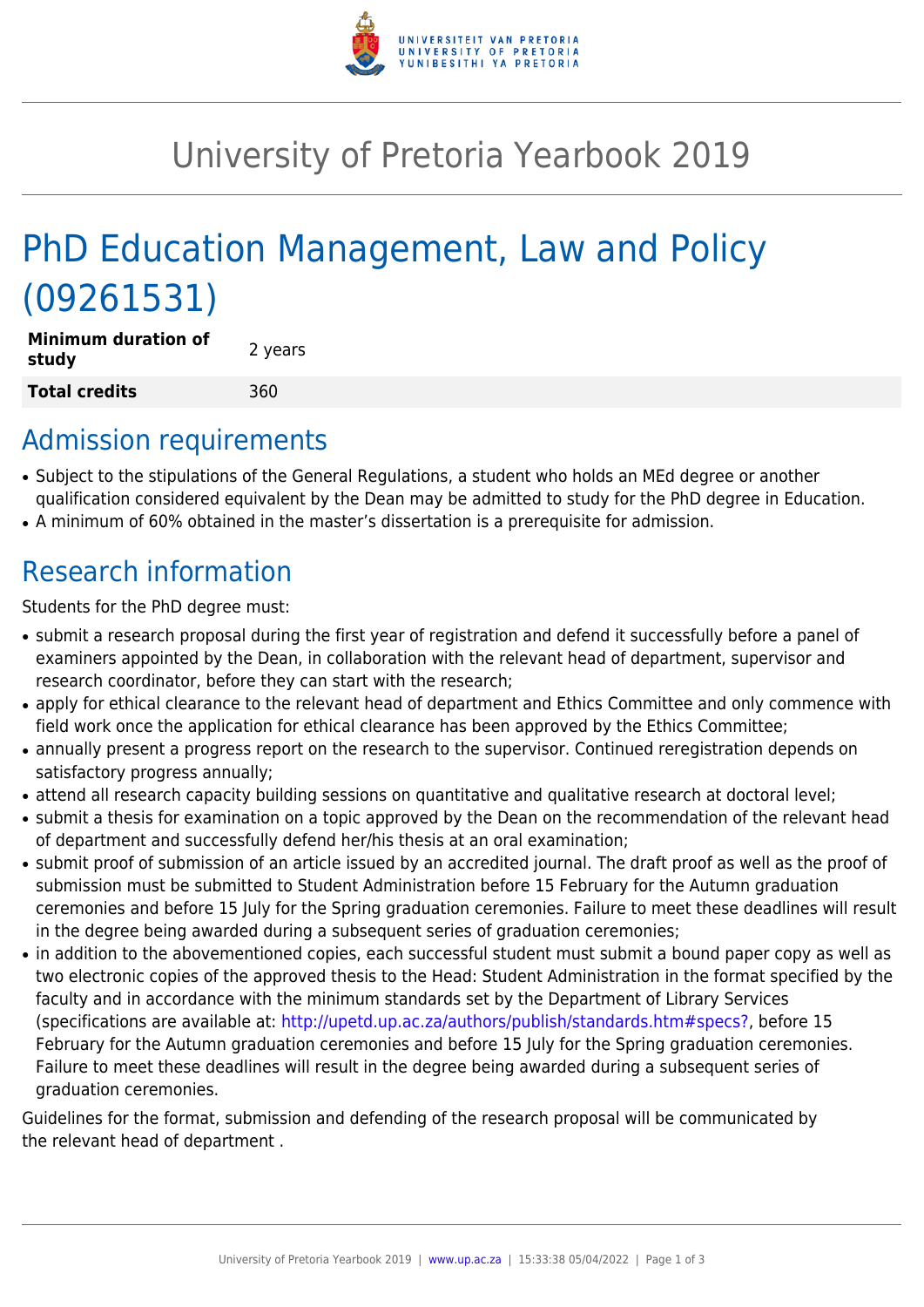

### Curriculum: Year 1

**Minimum credits: 360**

#### **Core modules**

[Thesis: Education management 990](https://www.up.ac.za/faculty-of-education/yearbooks/2019/modules/view/OWB 990) (OWB 990) - Credits: 360.00